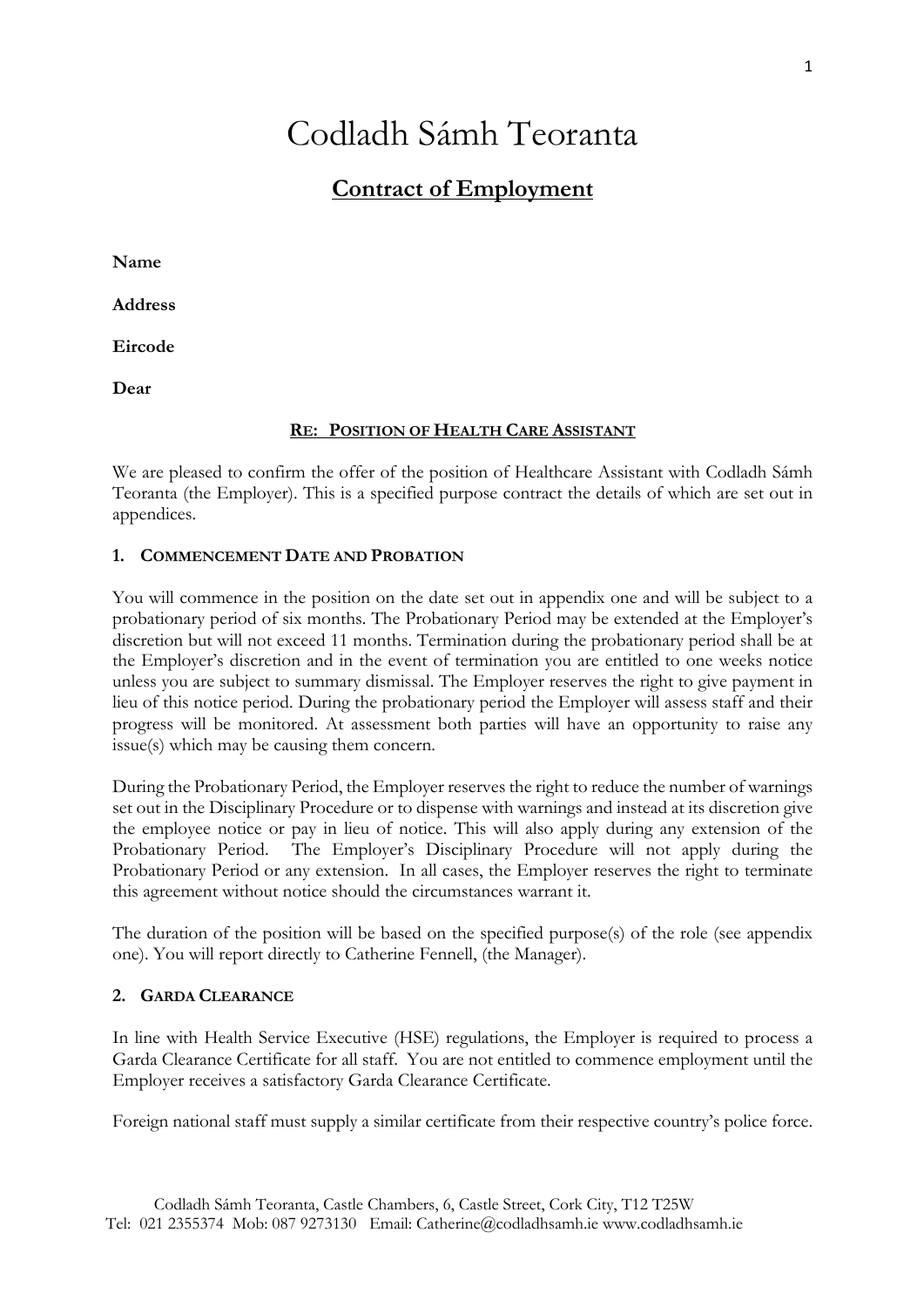## **3. WORK PERMITS / WORKING VISA / ENTITLEMENT TO WORK**

Your employment is conditional upon you continually maintaining a valid working visa / work permit for the Republic of Ireland. In the event that this situation changes then you shall immediately notify the Manager. Your employment shall automatically terminate (without compensation) in the event that you no longer have a valid working visa / work permit for the Republic of Ireland.

In addition, you must immediately notify the Employer of any criminal or motoring offences you have committed or any other issues that may be reasonably interpreted to impact your ability to perform your duties under this agreement. Failure to do so may be treated as a disciplinary matter.

## **4. DRIVERS LICENCE AND MOTOR INSURANCE**

Where you are required to use your personal vehicle in course of your employment, your employment with the company is conditional upon you continually maintaining a valid driving licence together with an appropriate motor insurance policy covering such use that also specifies the Employer as an indemnified party under the motor insurance policy. The Employer will reimburse the costs of the additional pre-approved insurance cover.

You are required to produce a copy of your motor insurance on an annual basis, where you change your motor insurance provider, where you amend the terms of your motor insurance policy or such lesser time period as specified by the Employer

In the event that your motor insurance policy lapses or terminates or otherwise ceases to cover the use of your vehicle in the course of your employment with the Employer as outlined above, you shall immediately cease using your private vehicle in the course of your employment and notify the Manager.

## **5. PLACE OF WORK**

Your place of work will be the location(s) set out in appendix one and may include the client's premises in addition to any other location where your presence is required for the purposes of carrying out your duties as a Healthcare Assistant on behalf of the Employer.

It is important to note that some clients will have a pet living in their home. If you suffer from any allergies which may be exacerbated by the presence of a pet, you must notify the Manager upon hiring in order that assignments in such premises can be avoided.

## **6. DUTIES**

Your duties include those set out in appendix one, together with those specified within the specific Care Plan of a relevant client, held at the relevant client's premises. The Employer will provide a detailed description of individual client requirements as well as particular client likes and dislikes in respect of your client(s) at the commencement of each client contract which will form part of your duties. This description may be updated from time to time as necessary. All employees are required to strictly adhere to these documents and descriptions.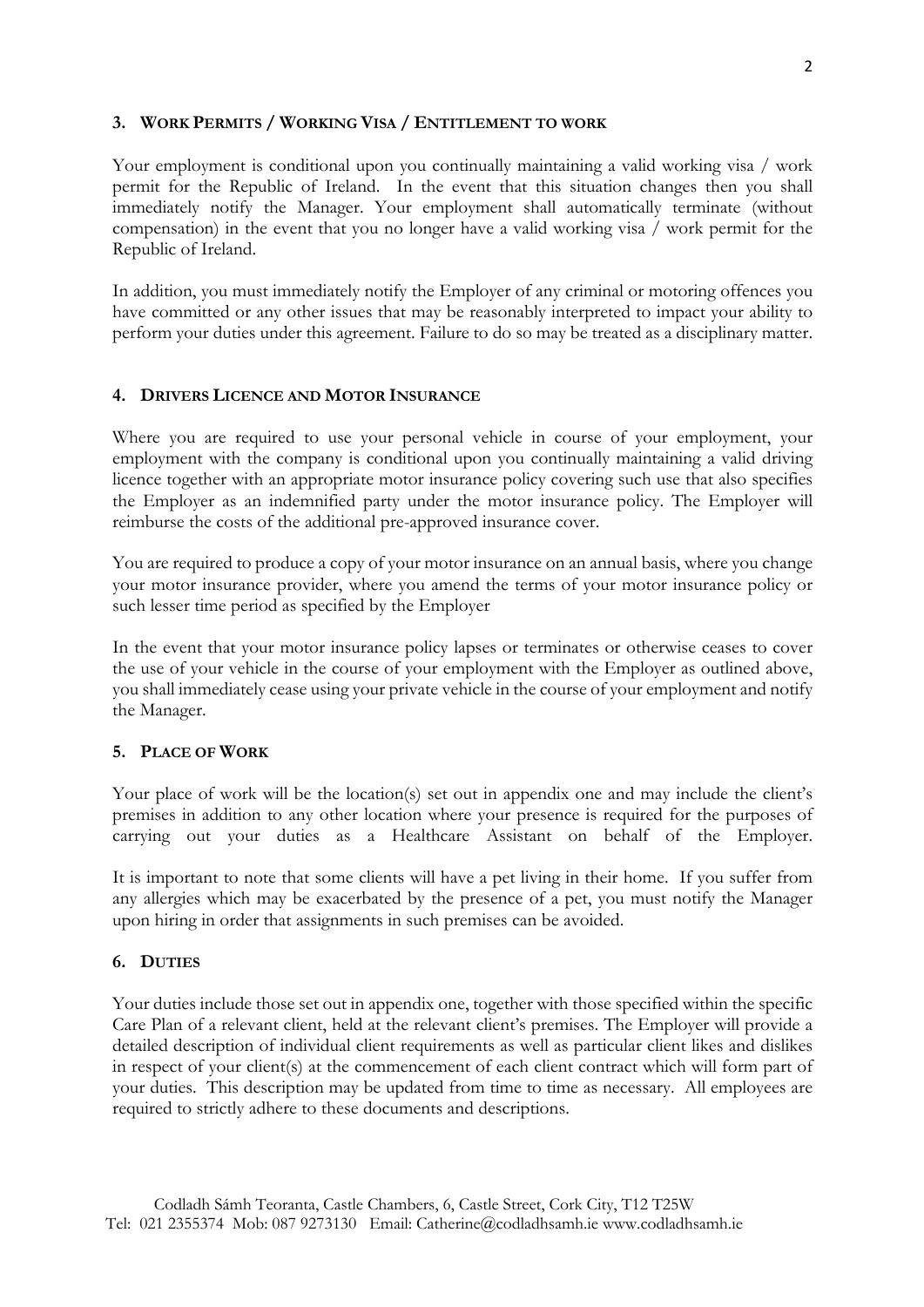## **7. SPECIAL REQUIREMENTS**

- a. The Employer uses a software provider, NurseBuddy, as a Care Plan Management System. You must sign-in on arrival and sign-out when leaving the client's premises after your shift.
- b. You should leave the client premises immediately when your shift ends unless your duties require that you stay until relieved by the next Health Care Assistant starting their shift.
- c. In the event that a client is unwell or you have any concerns about their well-being, you must contact the management of the Employer immediately. Management will communicate with the client's family and/or GP. You should not contact a client's family member or GP directly, unless management is unavailable. If you believe there is an emergency need, you should ring the emergency services and follow their instructions.
- d. The client activity log book must be completed by you, legibly, throughout the course of each working day. Every event that occurs during the day must be logged e.g. concerns about the client, visitors to client premises, client food intake, client bathroom visits, unusual events or occurrences, and any other incidents or events that occur.
- e. When required to stay overnight at client premises, you are required to provide your own sheets and pillow cases and are responsible for laundering same off the premises. The client will provide a bed, pillow(s), blankets and/or duvet.
- f. You are required to supply your own toiletries and towels and launder off the premises.
- g. There will be a designated storage area and fridge space for your food items on the client's premises. You are required to provide your own breakfast, lunch and dinner and to use the designated storage area/fridge space for these items. The client will provide tea/coffee as well as cooking facilities.
- h. Only food for your daily consumption is to be brought onto a client's premises. No other foodstuffs are permitted.

## **8. FLEXIBILITY**

The Employer provides a high standard of care to its clients. In order to maintain this standard of care, it is essential that all employees are flexible and cooperative in their approach to their work. From time to time, you may be required to work hours outside your normal roster or to perform duties outside your normal duties within reason and the Employer expects you to be flexible and cooperative in this this regard.

## **9. PERFORMANCE APPRAISAL**

You will be subject to performance appraisal procedures as determined by the Employer in line with best practice in this industry.

### **10. REMUNERATION**

- a. Your rate of pay is set out in appendix two.
- b. You may request a statement of: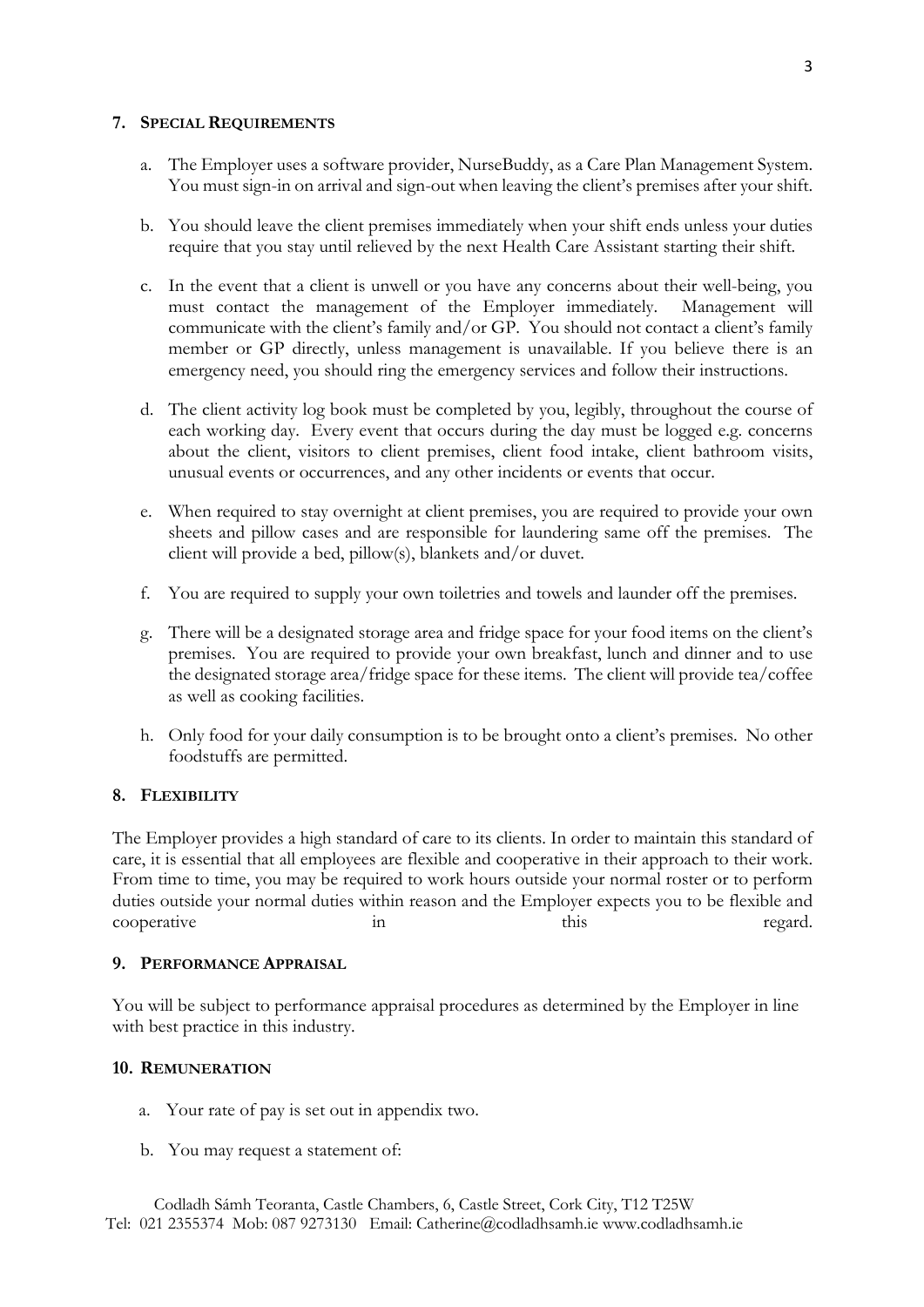- i. the rate or method of calculation of your remuneration and the pay reference period for the purposes of the National Minimum Wage Act, 2000,
- ii. and your average hourly rate of pay for any pay reference period as provided under section 23 of the National Minimum Wage Act, 2000
- c. You will be paid fortnightly on the Thursday following the end of the pay period. Payment will be made by electronic transfer direct to a bank account which you are required to maintain for the full duration of your employment with the Employer.
- d. If you discover an error in your pay, either an overpayment or an underpayment, you are required to notify the Manager promptly. Deductions for overpayments will be made from subsequent salary payments once discovered and you hereby authorise the Employer to make any such deduction. Equally, any payments due to you relating to any underpayments will be made with your normal payments once discovered.
- e. The Employer reserves the right to reduce rates of pay in consultation with you, should the needs of the business dictate.
- f. Out-of-pocket expenses incurred solely due to small household purchases on behalf of and at the request of the client (bread, milk, newspapers, etc.) will be reimbursed only upon submission of a receipt for the items purchased. Reimbursement will be in the form of electronic transfer at the end of the calendar month.

## **11. HOURS OF WORK**

Your working hours will be in accordance with the rota advised weekly by the Manager. You will be provided with as much notification as possible regarding hours of work. However, there may be occasions when, through no fault of the Employer, notice may be short and the Employer will expect you to be flexible in this regard.

You must not leave clients' premises for breaks unless this has been authorised in advance by the Manager. You are entitled to 15 min after 4.5 hours or 30 min after 6 hours. You will not be paid during break times.

Failure to comply with this requirement may result in disciplinary action being taken, up to and including dismissal.

The hours of work may only be changed by the Employer. Under no circumstances are you to change your working hours with another Health Care Assistant unless it is approved by the Employer in writing beforehand.

## **12. OVERTIME**

Overtime may only be sanctioned with the prior approval of the Manager. You will not be paid for unapproved overtime.

Standard full-time hours are 40 per week. You will be paid at your basic rate for all weekly hours up to 40 hours. Overtime premium payments, which are calculated at time and a third, will only be paid for hours worked in excess of 40 on a weekly basis. The working week of the Employer is Monday at 12am to Sunday at 11.59pm.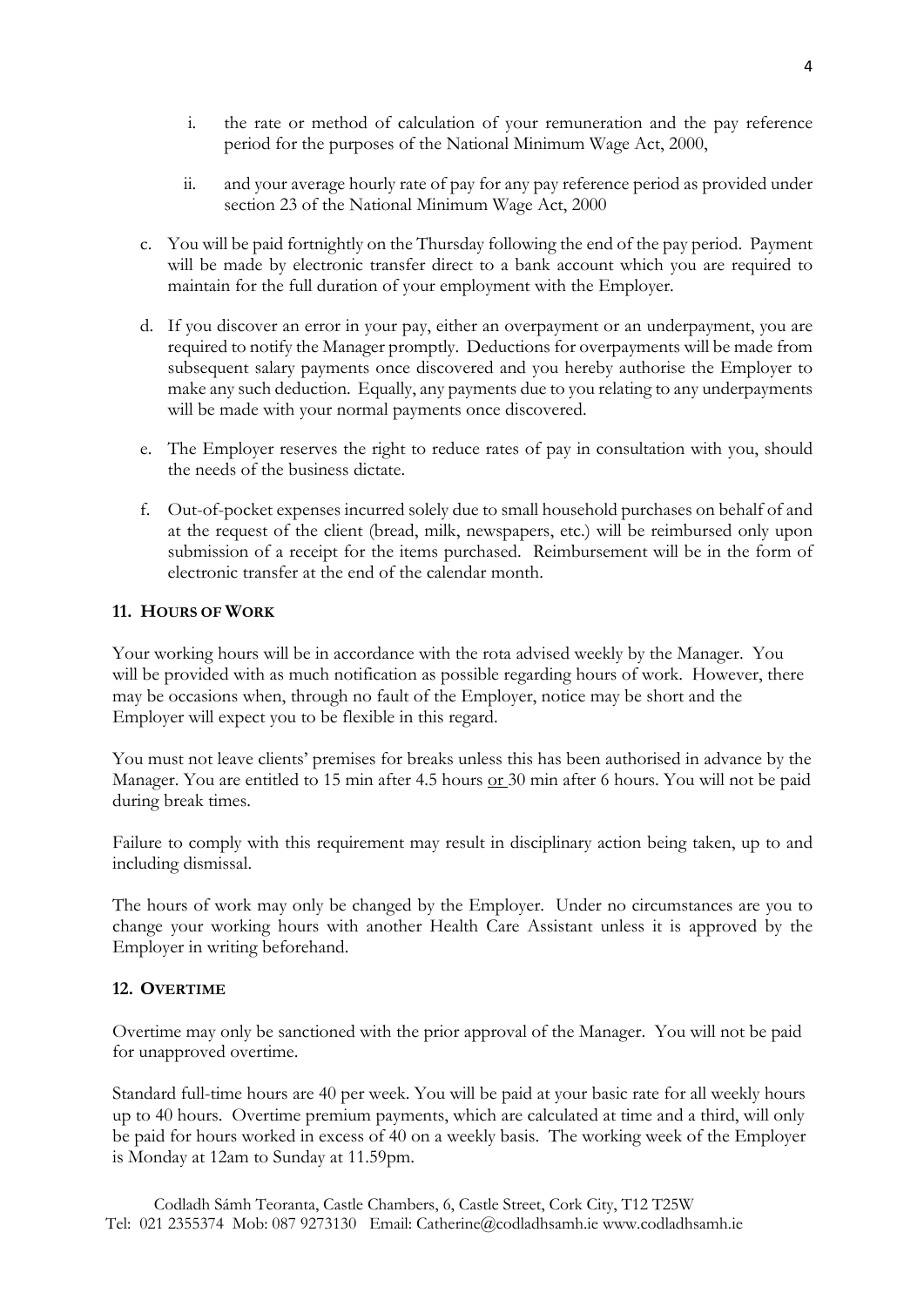#### **13. DOUBLE EMPLOYMENT**

You are not permitted to work more than 48 hours per week under the Organisation of Working Time Act. As such you are required to notify the Manager immediately if you intend to take up additional employment outside your work with the Employer.

You must devote the whole of your time, attention and abilities during your working hours to your duties for the Employer. You may not, under any circumstances, whether directly or indirectly undertake any other duties of whatever kind, during your hours of work.

You may not, without the prior written consent of the Manager, engage, whether directly or indirectly, in any business or employment outside your hours of work for the Employer, which is similar to or in any way connected with or competitive with the business of the Employer.

#### **14. TIME KEEPING**

The Employer operates a log in system through its provider NurseBuddy. You must sign-in on NurseBuddy on arrival and sign-out on NurseBuddy when leaving the client's premises. All employees must sign in via the NurseBuddy app. In the event of the NurseBuddy app not responding, you must text the office mobile number on arrival and leaving the client's premises. You will not be paid for unauthorised hours or for time which you did not work, for example, if you are late for work and or if you finish early. Poor time keeping may be treated as a disciplinary issue.

## **15. ANNUAL LEAVE**

The annual leave year runs from 1st January to 31st December. Annual leave is calculated in accordance with the Organisation of Working Time Act. The maximum number of days allowable is 20 days per annum. This will be calculated pro rata at a rate of 8% of time already worked. Holidays may be taken on dates approved by the Employer, and in accordance with the Organisation of Working Time Act.

No more than 2 working weeks of annual leave can be taken together at any one time, unless discussed and approved by the Manager.

In the event that paid holidays already taken exceed the paid holiday entitlement on the date of termination, the Employer will deduct the excess holiday pay from any monies due to you. Annual leave must be taken before 28<sup>th</sup> February in the year after it has accrued, unless other arrangements are reached by mutual agreement with the Manager.

Payment in lieu of annual leave will not be made in any circumstances. The sole exception to this is regarding annual leave not taken at termination of employment.

In accordance with the Organisation of Working Time Act, the Employer reserves the right to determine when annual leave may be taken.

#### **16. ILLNESS ABSENCE**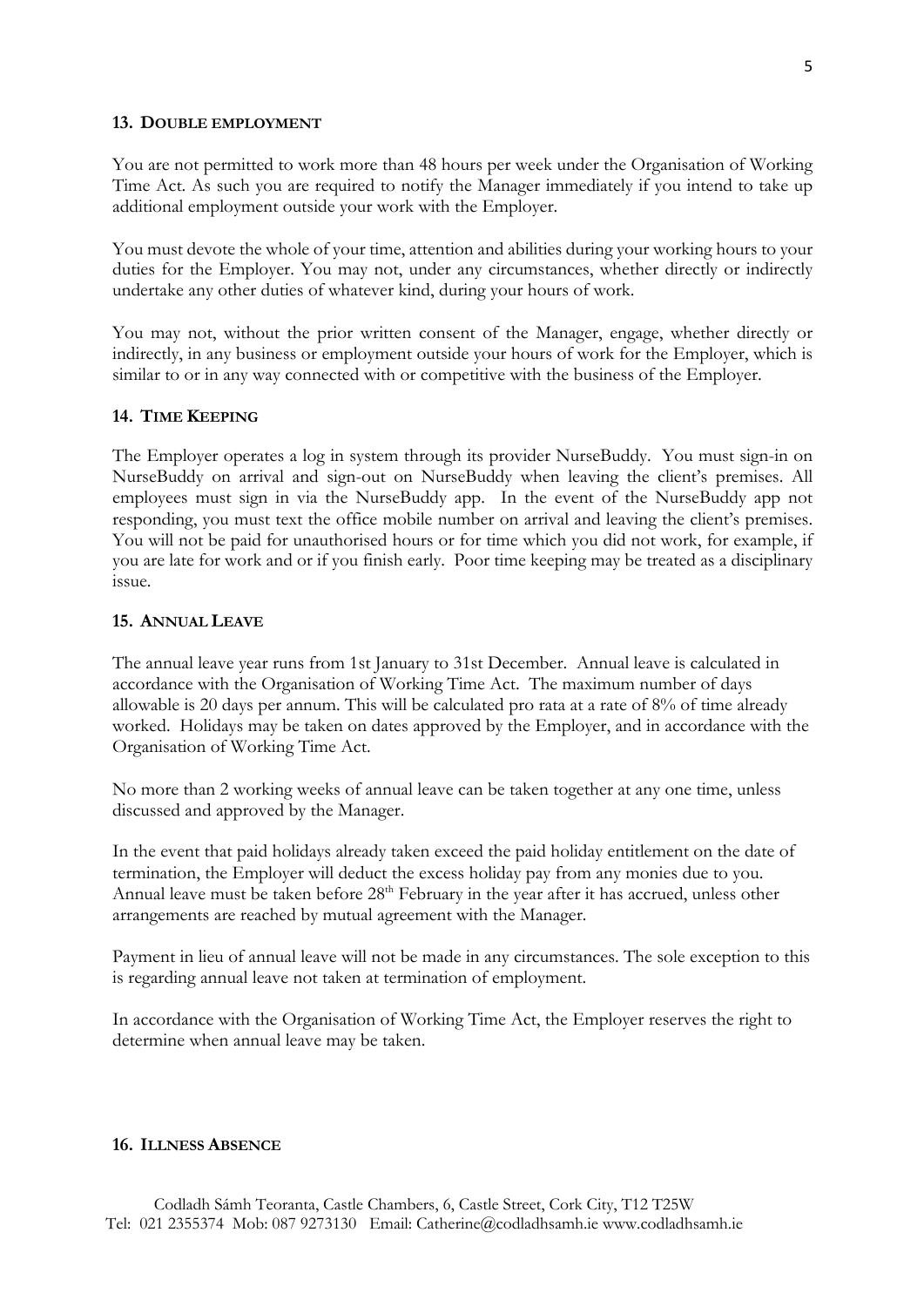In the event of absence from work you are required to inform the Manager at least 12 hours in advance of the first day of the absence or where this is not possible by giving as much notice as possible before you are due to begin work. A certificate from a qualified medical practitioner must be submitted for all illness absences no later than the third day of absence.

There is no entitlement to sick pay whilst absent and you should consider obtaining appropriate insurance and / or availing of any State benefits to protect against loss of earnings due to illness.

## **17. SHORT TIME AND LAY OFF**

It should be recognised that there may be circumstances outside the Employer's control which necessitate short time working or lay off. In order to delay and if possible, avoid such circumstances, employees must be prepared to accept reasonable alternative work if their specified work is not available.

Should the need arise to put staff on short time or lay off, the Employer will give as much notice as is reasonable in the circumstances. Employees will only be paid for actual hours worked during such periods. You will not be paid during the lay-off period.

## **18. MEDICAL EXAMINATIONS**

The Employer reserves the right to have you medically examined, including psychiatric and psychological examinations at any time by a medical practitioner nominated by the Employer or approved by the Employer in order to determine your fitness to work on general or specific duties, or to comply with public health requirements in operation at the time. You hereby authorise such medical adviser to disclose directly to the Employer the results of the examination or assessment and discuss with it any matters arising from the examination or assessment as might impair you in properly discharging your duties.

All new employees are required to undergo, and satisfactorily complete, a pre-employment medical examination to determine their ability / capacity to carry out the duties of the position for which they are being employed. New employees will not be permitted to commence work in the absence of such a certificate of fitness.

### **19. TRAINING**

It is a condition of your employment that you participate in any training courses as determined by the Employer including any training courses dictated by health and safety requirements and industry best practice. Training may be on or off site or through eLearning. Failure to attend required training courses may result in disciplinary action being taken, up to and including dismissal.

### **20. UNIFORMS**

Employees are required to wear the correct uniform/clothing to work at all times and maintain that uniform/clothing in a clean and tidy condition. Please refer to the Employer Dress Code (see appendix three) for an outline of the uniform and requirements for the wearing of the uniform. The uniform and the manner in which it is worn is representative of our professional image. It is imperative that during your work, you comply with the standards set out in the Dress Code at all times, day and night. Two uniforms are required; the Employer will supply both tunics free of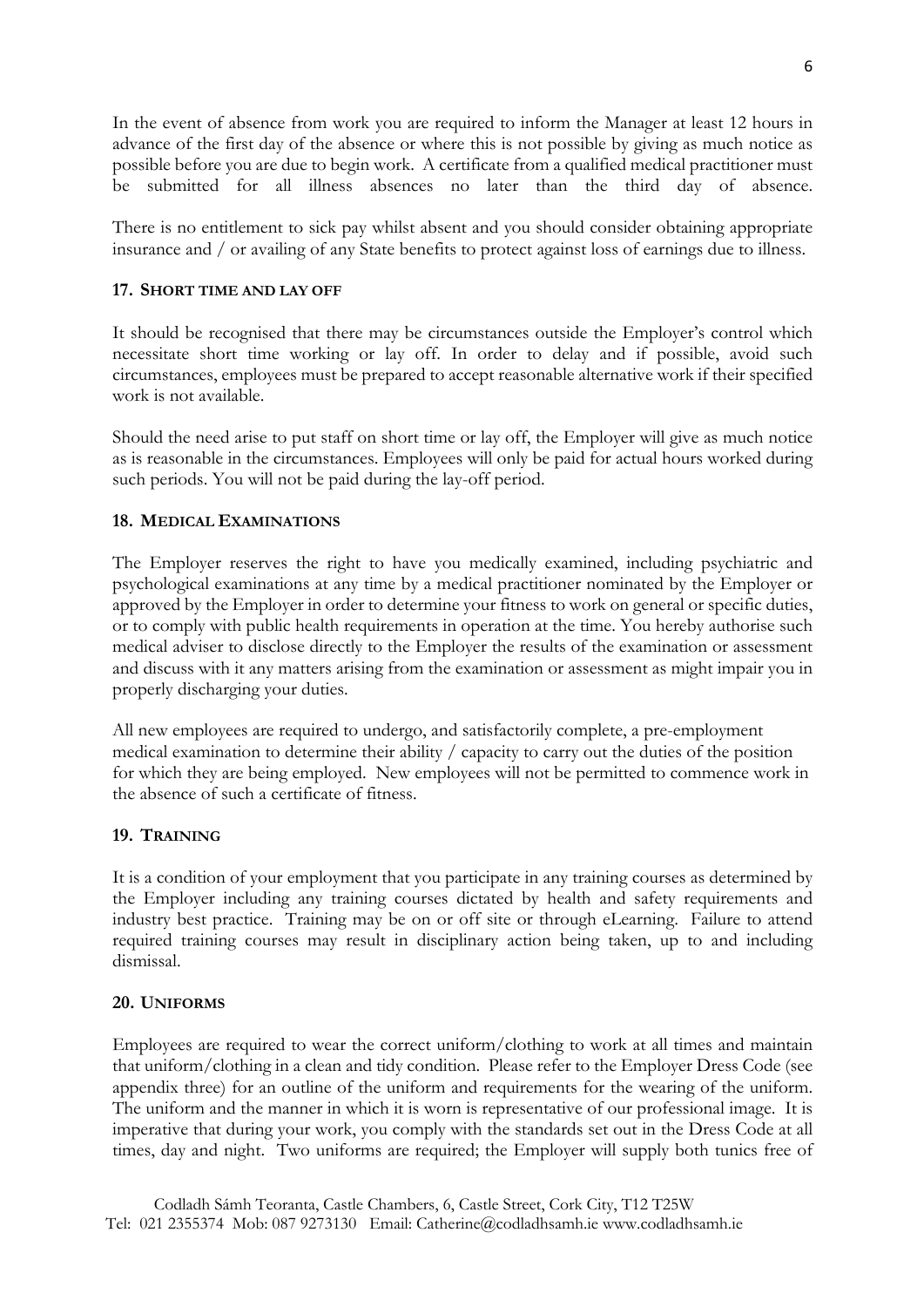charge.

## **21. HEALTH AND SAFETY**

Due to the nature of our business, you will be required to wear protective clothing (e.g. gloves, aprons, etc.) or use safety devices (hoists, etc). It is a condition of your employment that you wear or use any safety clothing or devices required by The Employer. In addition, you are obliged to comply with all safety, health and welfare regulations and sanitation rules in operation within the Employer and in accordance with best practice.

**Under no circumstances are gloves to be carried in uniform pockets as this can result in cross contamination / infection**. A box of gloves in various sizes and disposable aprons will be provided at the client's premises.

Protective clothing is to be disposed of carefully in the correct bin provided by the client. Rubbish and recycling are to be disposed of in the correct bins provided by the client. Medical waste is to be placed in the appropriate container provided by the client.

## **22. CONFIDENTIALITY**

"**Confidential Information**" means all information, regardless of the manner in which it is recorded or transmitted, including all information relating to or comprised in, client and supplier information, technical, business, financial, customer, client, service development plans, research, forecasts, strategies, names and expertise of employees and consultants, know-how, client details which relate to or are connected with the business or affairs of the Employer or of any other person or of any client of the Employer, other than any such information that:

- a. when received by you was generally available to the public; or
- b. after receipt by you has become generally available to the public through no act or omission by you.

A policy of strict confidentiality applies to all matters pertaining to the Employer, its clients, their family members, colleagues, and all with whom we do business. Employees shall not, at any time during or subsequent to their employment, disclose or appropriate for their own use, any Confidential Information of which they become aware.

## **Employees should not bring any negative news to a client's home or take any stories from a client's home.**

**Under no circumstances are photographs to be taken of a client or their belongings or surroundings unless requested by the client and/or a family member with the client's permission.**

## **23. DATA PROTECTION AND GENERAL DATA PROTECTION REGULATION**

a. In the course of your employment and for a defined period thereafter, we will process your personal data and special categories of personal data relating to you in accordance with our Privacy Policy and Privacy Notice as may be updated from time to time. You can obtain a copy of the current Privacy Notice at any time in the employee handbook.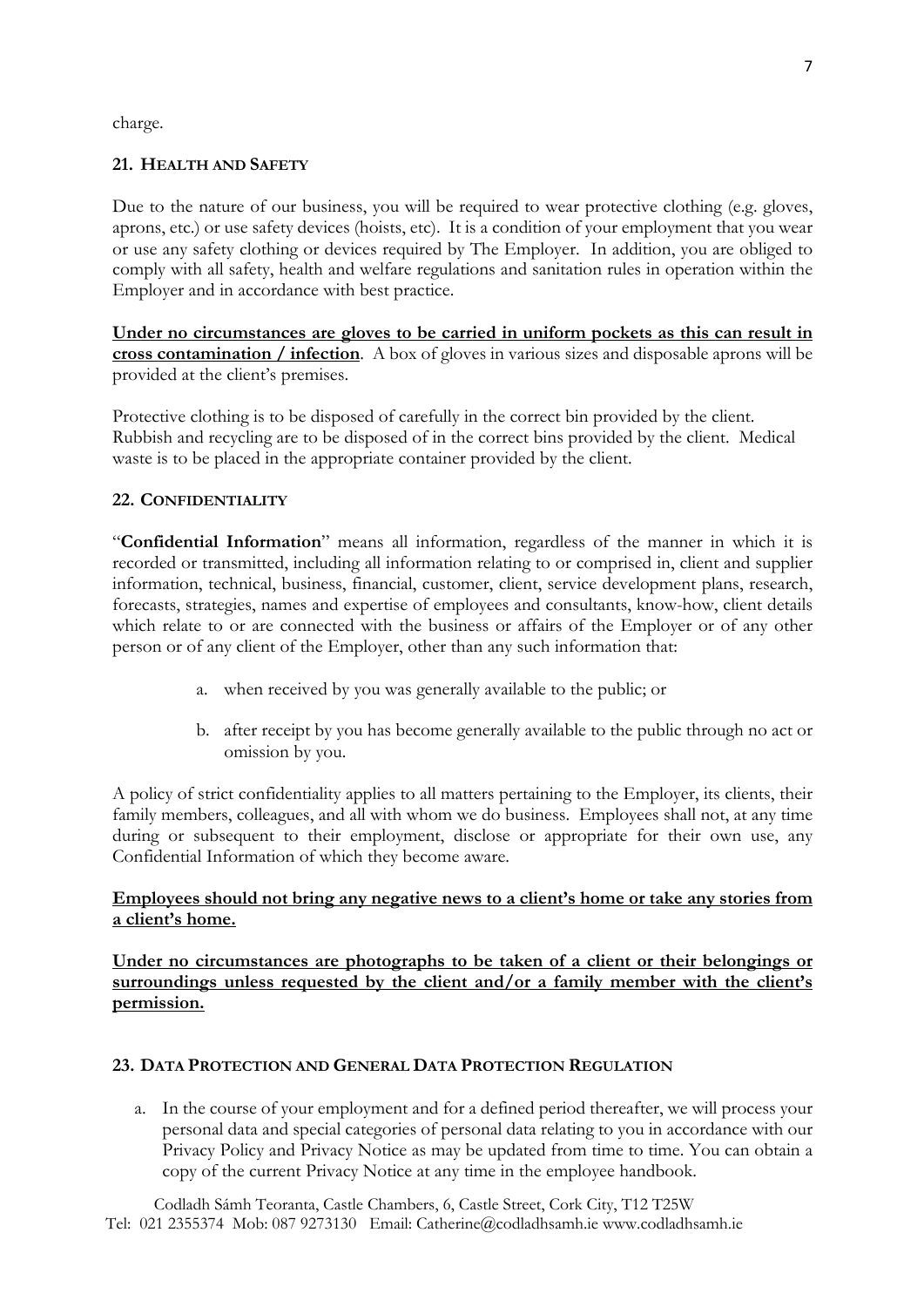b. You are required to comply with our Data Protection Policy relating to the data processed by the company.

## **24. REMOVAL OF ITEMS FROM CLIENT PREMISES**

You must return to the Employer upon request and, in any event, upon the termination of your employment, your tunics, all documents and articles belonging to the Employer or which contain or refer to any confidential information and which are in your possession or under your control.

You are not permitted to remove any item from a client's premises, with the exception of their own personal belongings, under any circumstances. This includes documents, foodstuffs, plants, clothing, ornaments, furniture, cutlery, delph, or any other item that is the property of the client or his/her family members. Failure to comply with this clause may be considered gross misconduct and may result in termination of employment.

## **25. TERMINATION FOR DEFAULT**

Notwithstanding anything in this agreement, the Employer shall be entitled to terminate this agreement with immediate effect (or with effect from such later date as the Employer may, in its absolute discretion, specify) if any of the following occurs:

- a. removal of any item from a client's premises, with the exception of their own personal belongings, under any circumstances as detailed in clause 24 above;
- b. you commit any act of serious misconduct or you repeat or continue (after written warning) any other breach of your obligations under this agreement;
- c. you are guilty of any conduct which, in the reasonable opinion of the Employer, or any person directed to deal with disciplinary matters pursuant to the Employer's disciplinary procedure, brings you or the Employer into disrepute;
- d. you are convicted of any criminal offence (excluding a minor offence under the road traffic legislation) or you commit any act of dishonesty;
- e. you furnish any false inaccurate or misleading information to the Employer, or any of their respective servants or agents, including any information provided in any self-certification form;
- f. you commit any act of misconduct or any act of incapability having previously been warned in writing that any repeat of such misconduct or incapability will lead to the termination of your employment;
- g. you commit any act or omission which gave rise to a breach of client confidentiality or breach of confidentiality of any information concerning the Employer;
- h. you are incompetent resulting in poor work performance;
- i. you cause damage to the fabric, furniture or decorative finish of the Employer's or client's premises; or
- j. some other substantial reason.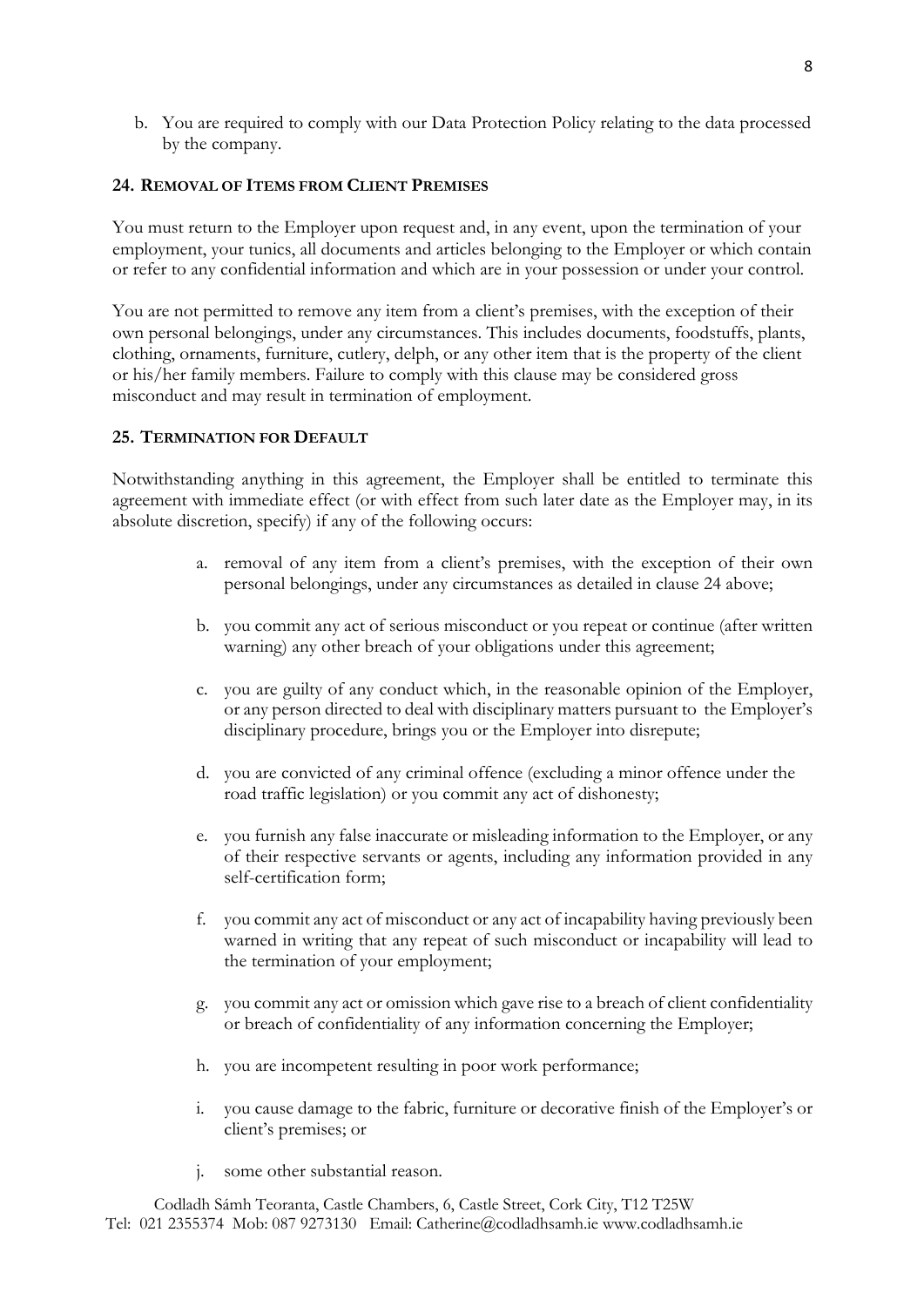The above list is intended as a guide and is not exhaustive

#### **26. NON-SOLICITATION**

During the lifetime of this agreement and for a period of 12 months from the termination of this contract of employment (for any reason whatsoever), you shall not on your behalf, or on behalf of any person, or company, directly or indirectly, without the prior written consent of the Employer:

- a. solicit or endeavour to solicit or entice away from the Employer or employ any person who has at any time in the 12 month period preceding the date of termination of employment been engaged or employed by the Employer; or
- b. solicit/canvass or endeavour to solicit/canvass or entice away from the Employer any client who has at any time in the 12 month period preceding the date of termination of employment been a client of the Employer.

#### **27. INTELLECTUAL PROPERTY**

The copyright and all other intellectual property rights for any concept(s) developed by you in connection with your employment shall be the property of the Employer.

#### **28. ACCEPTANCE OF GIFTS**

It is the policy of the Employer that employees must **NOT** accept cash gifts or tips from clients or client's family members. Small gifts (maximum value €50) may be accepted on special occasions i.e. wedding, birthdays or Christmas. However, employees must advise the Manager of any gifts received from clients or client's family members.

## **29. ATTENDING AT CLIENT PREMISES**

Employees are **NOT** permitted to attend or visit client's premises at any time except when they are scheduled for work, during designated working hours, or unless specifically requested to do so by the Manager.

In order to minimise the risk of conflicts of interest and promote fairness, Employees of the Company shall not have a romantic or dating relationship with any Client, family member of a Client or other employee of the Company. Any such relationship which existed before the start of this employment should be discussed with Management as soon as practicable.

## **30. SEARCH**

The Employer reserves the right to have an authorised person such as a member of management search your person, property, locker or vehicle while on or while departing from a client's premises. Searches will only be conducted where there is a reasonable suspicion of theft.

### **31. NOTICE**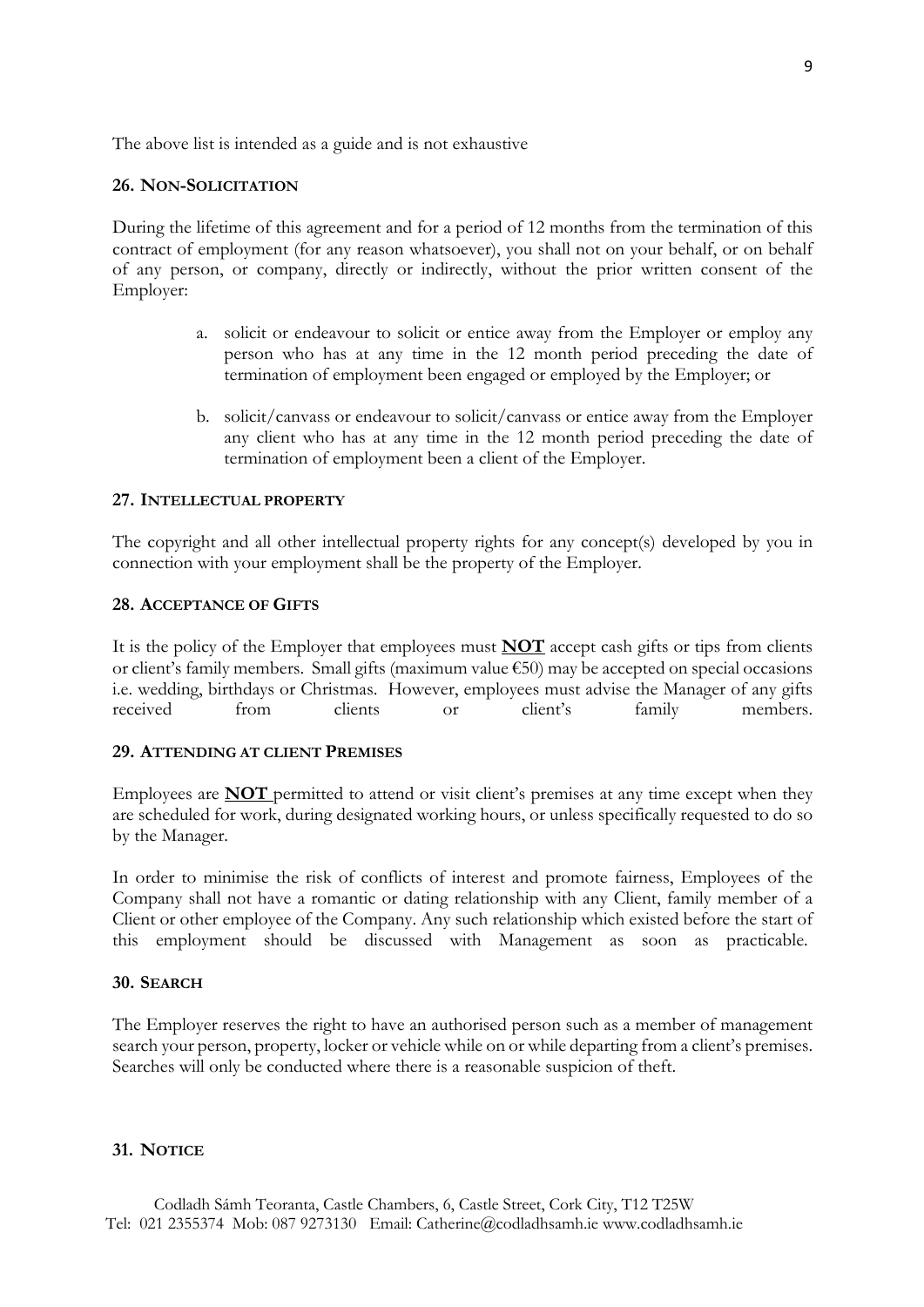Other than in circumstances where your employment is terminated by reason of misconduct, the period of notice to which you are entitled is governed by the Minimum Notice and Terms of Employment Act, 1973 - 2005. Should you resign you are required to give notice of not less than 2 weeks.

### **32. GRIEVANCES**

If at any time you have a grievance regarding your terms and conditions of employment, please follow the grievance procedures in operation within the Employer, a copy of which is available from the Manager.

#### **33. DISCIPLINE**

All disciplinary matters are dealt with in accordance with the disciplinary procedures in operation within the Employer. A copy of the Disciplinary Procedures is available from the Manager.

#### **34. PENSION**

The Employer does not operate a Pension Scheme. However, the employer is happy to facilitate contributions to a PRSA on the instruction of individual employees. See appendix four PRSA certificate.

## **35. RETIREMENT**

The normal retirement age is 65 years of age. However, this may be extended on a year-to-year basis up to a maximum of age 70, with the agreement of management. These age limits refer to the ability of employees to carry out their work safely. The Employer reserves the right, in consultation with its medical advisers, to determine whether or not it is appropriate or advisable for any employee to continue in their employment after the age of 65 years.

#### **36. SEVERANCE**

You hereby acknowledge and agree that each clause of this agreement and every part thereof are entirely separate and independent and that they are severable and enforceable accordingly, and that the duration of extended application of each clause and every part thereof is no greater than is reasonable and necessary for the protection of the legitimate interest of the Employer. Should any part thereof be judged by any court of competent jurisdiction to be void or unenforceable but would be valid if part of the wording is deleted or a period reduced, the said clause or part thereof shall still apply within the jurisdiction of that court with such modifications as may be necessary to make it valid and enforceable and shall be deemed to have been amended accordingly.

#### **37. CHANGES IN THE TERMS OF THIS CONTRACT**

The Employer reserves the right to make reasonable changes to any of the terms and conditions of employment. The Employer shall notify you of any of the changes by way of notice not less than one month in advance of the date of any such change, and the notice shall state the date upon which such change will take effect.

### **38. SMOKING AND CHEWING GUM**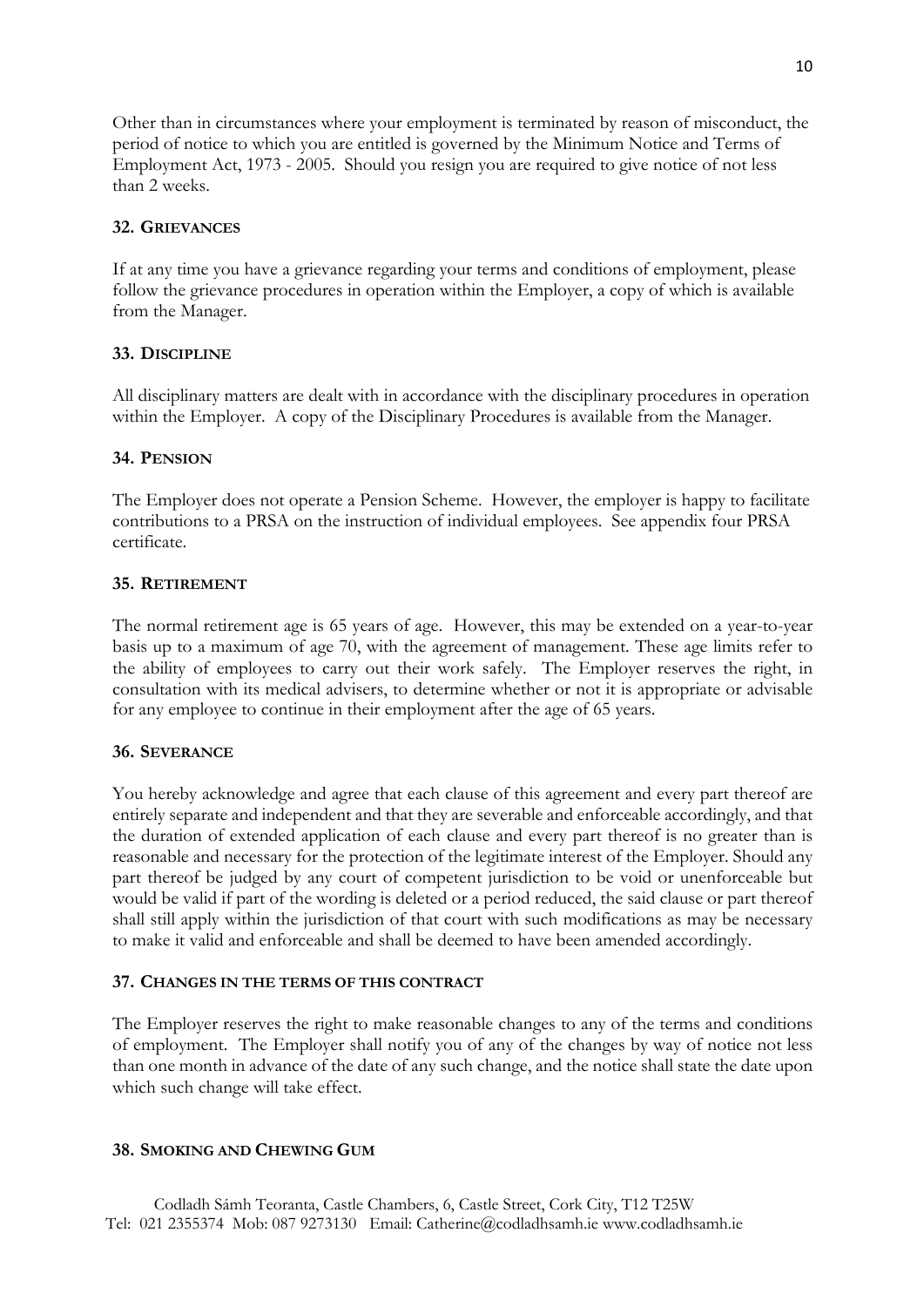Smoking, including the use of e-cigarettes is not permitted on a client's premises. Chewing gum is not permitted on a client's premises. In the event of you being a smoker, you are required to freshen your mouth prior to dealing with client(s). Cigarette butts are to be extinguished and carefully placed in an outside rubbish bin.

## **39. USE OF MOBILE PHONE**

On arrival at the client's premises, your mobile phone is to be turned to silent. The use of a mobile phone is only permitted to contact the management of the Employer and emergency services in the case of an emergency. A client's phone may only be used for contacting the management of the Employer or emergency services in the case of an emergency.

## **40. PROHIBITION ON DIRECT EMPLOYMENT**

The employee shall not take any direct pay or work from any client or family member of a client of the Employer. The employee shall not recommend a family member, friend or colleague to carry out work for a client or family member of a client. If the employee makes such arrangements the Employer may terminate its agreement with the employee immediately and may refuse to employ the employee in the future. The client or the family member of the client will be dealt with under the terms of their contract with the Employer.

## **41. OFFICE PROCEDURES**

You shall familiarise yourself with the various office policies and procedures contained in the employee handbook and shall return the form of acknowledgement set out at Schedule 1 within one week of commencement. The Employer reserves the right to review or make amendments to any of its policies or procedures at any time or to add new policies and procedures, which may be circulated from time to time.

I accept and agree to be bound by the above terms and conditions.

Employee

Signed: Date: Date:

Signed: Date:

 Catherine Fennell (On Behalf of The Employer)